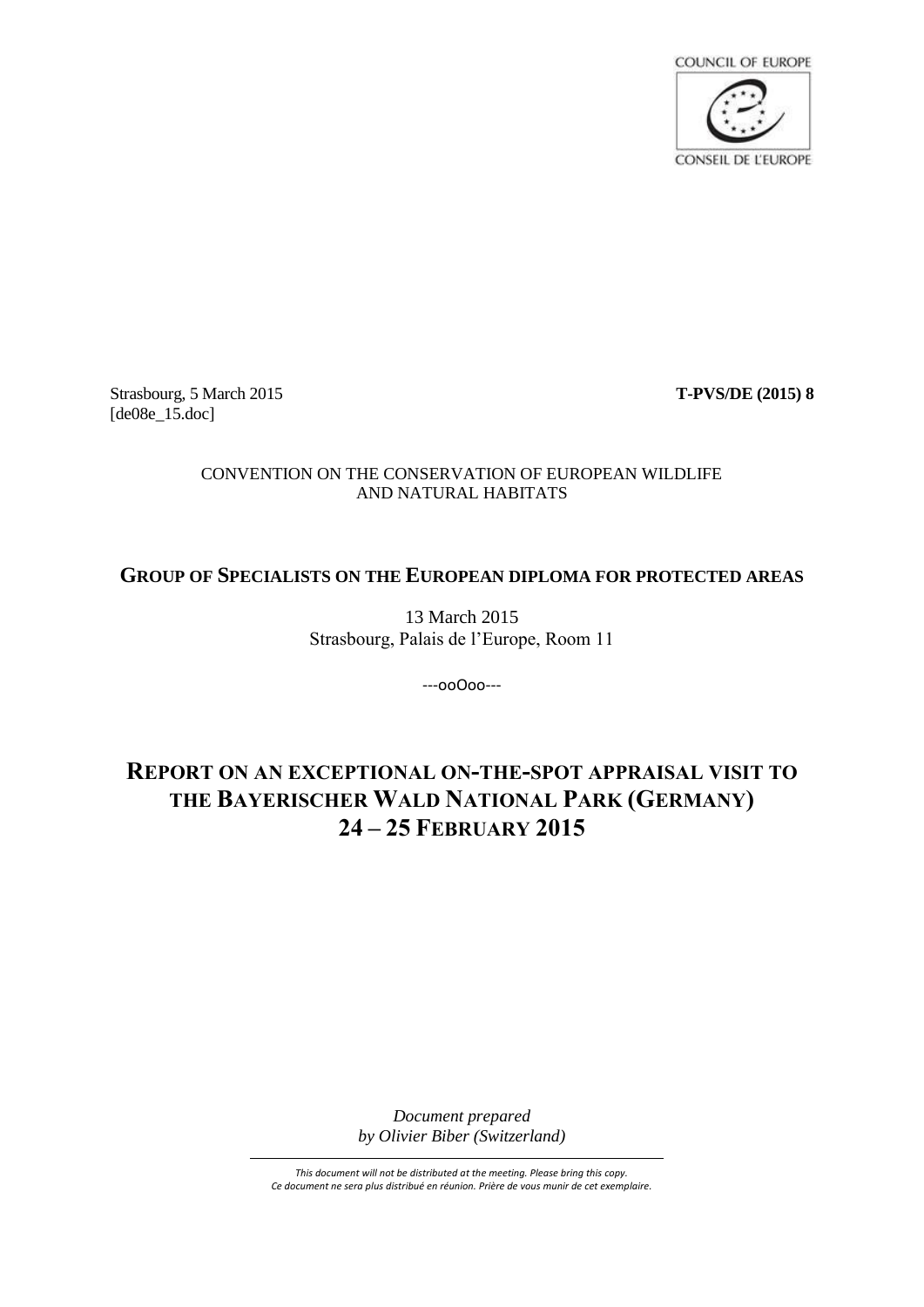#### **1. INTRODUCTION**

#### **1.1. Reason for the on-the-spot appraisal**

In January 2015, the Secretariat of the Biodiversity Unit of the Directorate of democratic governance (Directorate General II) of the Council of Europe was alerted on the possible severe threats which may affect the outstanding biodiversity of the Bayerischer Wald National Park, holder of the European Diploma since 1986, as a result of the planned imminent construction of a large wind farm in the immediate vicinity of the Park. Taking into account the urgency of the situation, an exceptional on-the-spot appraisal visit was decided, applying Article 8 of the Revised Regulations for the European Diploma for Protected Areas, and received the agreement of the national authorities in Germany.

## **1.2. Bayerischer Wald National Park (NP)**

Bayerischer Wald National Park has been awarded the European Diploma for Protected Areas in 1986.

## **2. THE WIND FARM PROJECT WAGENSONNRIEGEL**

#### **2.1. Background and history of the wind farm project**

The wind farm project under consideration – Wagensonnriegel, an area of 1700 ha on a forested hill range culminating at 950 masl -- has originated in the German Concept for the promotion of renewable energies in the frame of the decided phasing out of the use of nuclear energy (Energiewende, Energiekonzept Ausstieg aus der Atomenergie). The Energy Concept for Bavaria was adopted on 24.05.2011. It has led to an act on wind energy (Windenergieerlass) in December 2011, which was followed by an updating of the regional plan chapter B III Wind Energy and parallel to this procedure a modification of the Ordinance on the Landscape Protection Area (Landschaftsschutzgebiet) "Bayerischer Wald" in May 2014. This has allowed the assessment of potential areas where wind energy could be promoted. In the course of a regional planning in the eastern part of Lower Bavaria by the Planning organisation of the Region Danube-Forest, three types of areas were identified and mapped: areas foreseen for the development of wind energy (and no other use) called Priority Areas (Vorranggebiete); optional areas for possible but not solely development of wind energy use (Optionsflächen Vorbehaltsgebiete); and areas where the use of wind energy was excluded (Ausschlussgebiete). During this process, there was a public consultation with two consequent hearings in September/October 2012 and in July/August 2013. The NP administration sent in their inputs (the two inputs were made available to the independent expert later after the visit). In November 2013, a decision was taken to put the regional planning into vigour. It was followed by a decision by the "District" (Beschluss Bezirk) on 13.05.2014, which allowed the Regional Plan (Regionalplan) to be put into vigour on 26.07.2014. As a result of this planning and decision process, the priority area of Wagensonnriegel was selected and mapped as Priority Area for wind energy use (Vorranggebiet 43 Frauenau).

At this point the association Friends of the National Park (Verein der Nationalpark-Freunde e. V.) has intervened, asking that the international award of the European Diploma should not be endangered by the deterioration of the landscape by a wind farm, that the Bayerischer Wald National Park, as the oldest and largest National Park in Germany, should be a positive example for other protected areas and should not threaten protected species and their habitats.

The competent authority of the Government of Germany had agreed an on-the-spot appraisal visit to be organised and had requested the authority of the National Park Bayerischer Wald to facilitate the visit. The Bavarian Ministry of Environment then commissioned the Government of Lower Bavaria to organise the visit. The list of stakeholders invited to participate in the visit is to be found in annex 1.

## **2.2. The visit**

In the morning of 24 February we were taken on a field trip to two places along the edge of the National Park from where the chosen site for the construction of the wind farm should have been visible: near the villages of Althütte and Oberfrauenau. About 15 people from the NP authorities, the government of Lower Bavaria, the Regional Planning authorities and the civil society took part to the field trip. Representatives from the four groups provided information on the spot about the situation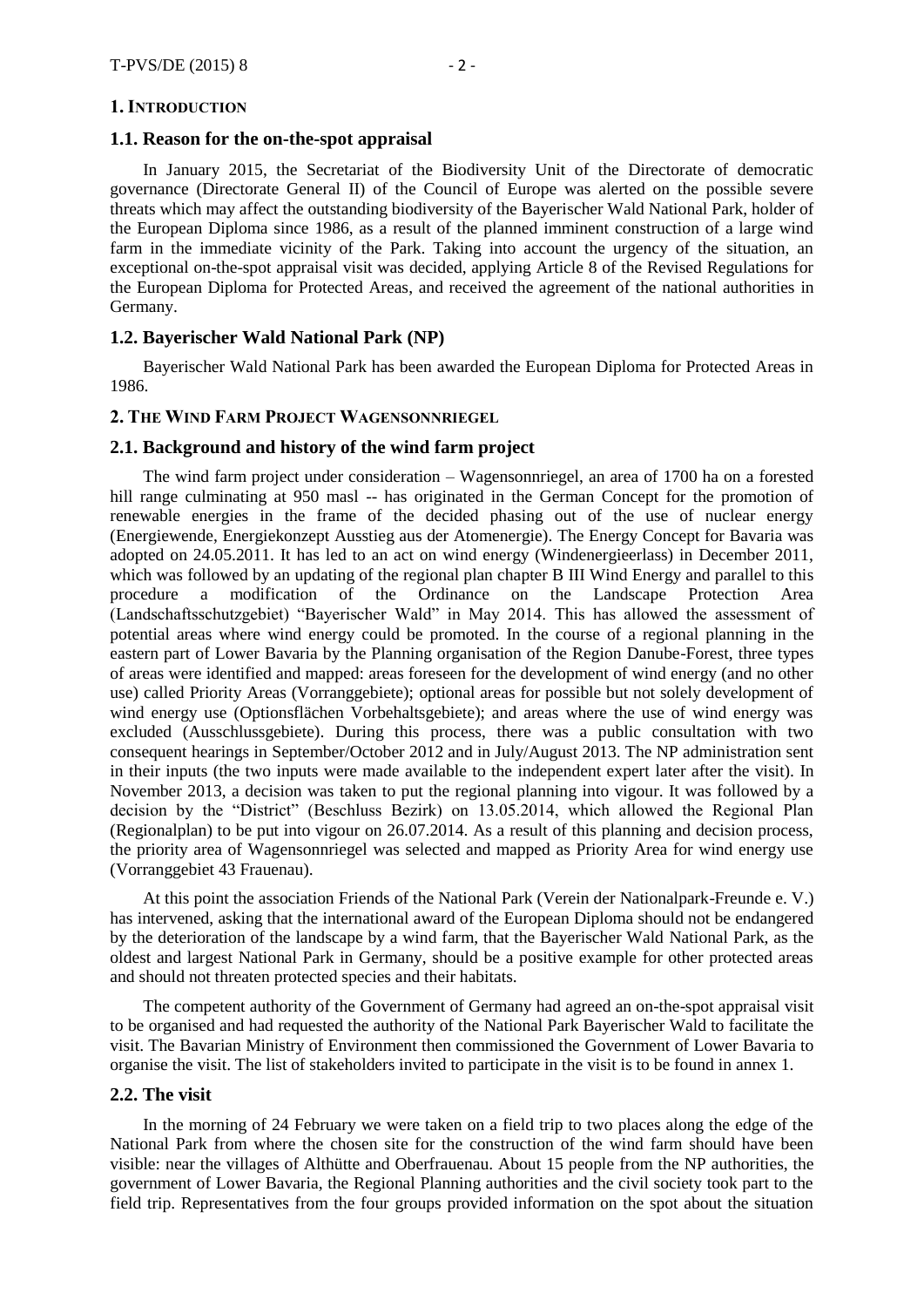and the potential aspect of the wind farm in case it would be developed, including photographic constructions (from computer simulation) with possible aspects of wind mills in the landscape. In fact, the visibility was very poor due to mist and snowfall, and a visit to the park itself was not possible because of high snow cover. In the early afternoon, we managed to have a little better view during another very quick visit to Althütte.

During the lunch break, we had another opportunity of informal talks with the participants. In the afternoon, around 40 people gathered from 13 until 17.30 in a meeting room of the glass museum in the village of Frauenau (Glasmuseum Frauenau) (list of participating groups and persons in annex 2). Amongst the groups not represented at the meeting, we noted particularly the District authorities, municipalities and the potential main investors.

First, representatives of the Planning Organisation Danube Forest and of the government of Lower Bavaria gave us a detailed picture of the whole process that has led to the choice of the area identified as a possible site for the development of a wind farm. After a controversial but very disciplined and courteous discussion, several representatives from the civil society expressed their point of view through prepared presentations and spontaneous interventions. The independent expert moderated the meeting. The Secretariat of the Bern Convention intervened whenever necessary.

### **2.3. Present situation and possible development of the wind farm project**

The designed area where a wind farm is planned lies in the immediate vicinity of the National Park Bayerischer Wald, the closest distance to the border of the park being app. 3 km. It lies in the Landscape Protection Area (Landschaftsschutzgebiet) that is also part of a Nature Park (Naturpark Bayerischer Wald). Investors may now submit concrete projects for the construction of wind farms or single wind turbines to the local authorities. Each of such a project would have to undergo a mandatory approval process (Genehmigungsverfahren) in which species and habitat protection issues would have to be examined along a list of established criteria. During this process, the development of the wind farm project may be rejected totally or partially, and special measures (like minimal distances to particular habitat or landscape features or restrictions in the operation of single turbines, e.g. stop during night for bat protection) may be imposed. With regards to the legal conditions underlying the approval process, some questions and concerns could not be explained and settled in a satisfactory way. In particular, it is unclear what would happen in the case of a stepwise development of a larger wind farm project starting with applications for only single turbines or a small wind park (less than 20 turbines), bearing in mind that turbines of less than 50 m height and wind parks with less than 20 turbines require a lower level of conditions to receive the necessary permits than larger ones.

#### **2.4. Findings and Analysis**

### **2.4.1. Opinions, views and positions**

During the visit and the meeting with the representatives of the government of Lower Bavaria, the Regional Planning authorities, the NP authorities and the civil society, we got aware of a strong opposition against the development of a wind farm in the vicinity of the national park from NGOs and the civil society, but also of a considerable civil society movement in favour of it, and some expressed their dilemma in wishing the development of wind energy and at the same time being worried about the possible damage to nature that could be the consequence of its development. The interpretation of the legal status of the present situation does not seem to be consistent: whilst it was assured from the government's and regional planning's side that the present situation leaves any further development open as to whether a wind farm will be constructed or not, the civil society – whether against or in favour of the project -- seem to understand that the development of the project has in fact been decided.

### **2.4.2. Findings regarding biodiversity**

Impacts of wind turbines are expected to be strongest on resident birds, including a list of endangered species that are breeding or present in the area and particularly sensitive to disturbance and habitat loss through the implantation and construction of wind turbines and/or direct collision with the rotors in operation (annexes 4 and 5) as well as on resident bats, including endangered species (annex 3) and on the lynx. According to the act on wind energy, migratory birds are not considered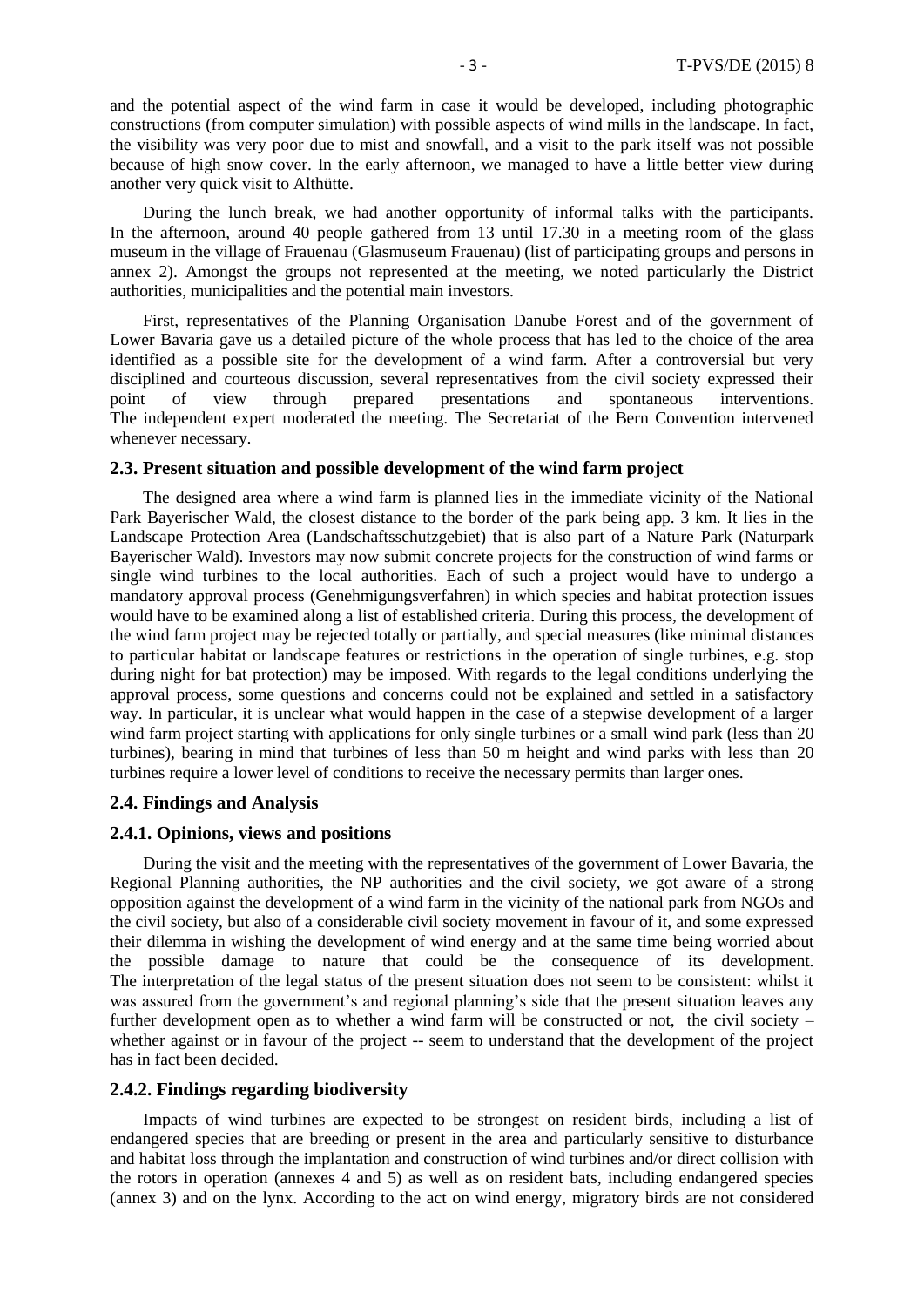threatened by the wind turbines as no signification concentrations of migratory movements have been recorded in the area.

## **2.4.3. Findings regarding the landscape**

It can only be anticipated from computer simulations how a park of wind turbines of up to 200 m high and in a number of up to more than 100, which is a probable scenario, would feature into the present forested landscape. Even in small numbers they would modify the landscape in a significant way.

#### **2.5. Recommendations**

R1: In the frame of the further development of the wind farm project, data on breeding birds potentially threatened by the impact of windmills on and around the area where the implantation of windmills has been identified as feasible (Vorranggebiet 43) should be collected during at least one year. Existing data should be included.

R2: Similarly, existing data on bats in the same area should be analysed and presented and new complementary data should be collected during at least one year.

R3: The existing data, including telemetry information, and other data on lynx showing breeding and resting sites of the animals in and around the national park should be analysed and presented in the frame of the further development of the wind farm project. As cliff habitats are of outstanding importance for the rearing of the young, special attention should be given to the use of these habitats in the surroundings of the NP.

R4: Given the importance of the landscape aspect, a landscape character assessment should be provided for the vicinity of the park, in particular the area where the wind farm is planned.

R5: Guidance should be sought in the Bern Convention's paper "Wind Farms and Birds: an updated analysis of the effects of wind farms on birds, and best practice guidance on integrated planning and impact assessment" (T-PVS/Inf (2013) 15).

### **3. CONCLUSIONS**

Concerns about threats to single species, notably birds, bats and the lynx, are to be considered serious as most of these species and their populations cannot be regarded as restricted to the NP area but would suffer from direct kills, loss of habitats and/or disturbance in the vicinity of the NP thus influencing the status of some species inside the park. However, for many of the endangered species solid data have still to be gathered, especially in the surrounding area of the NP and in particular in the area where the wind farm is planned.

Landscape issues can be considered as less stringent, although the civil society is particularly worried about exactly these issues. Indeed, a direct damaging of the NP itself through the mere fact that there is a wind farm nearby cannot be argued easily, and the argument is not readily legally applicable any more, now that the Landscape Protection status has been changed and a zoning of priority areas for wind energy has been adopted. However, an indirect impact could be important, insofar as the aspect of the wind farm may deter visitors to the NP and thus weakening the socioeconomic support of the public to the NP, which again could have a negative impact on the NP itself. The wind farm would be visible from the two mountains within the NP (Grosser Falkenstein, in a distance of ca. 10 - 15 km, and Großer Rachel, in a distance of ca. 5 - 12 km) as well as from other viewpoints inside the NP.

No other project of that kind in the vicinity of the NP has been mentioned.

Olivier Biber, 28 February 2015, 06.36 hours, revised on 4 March 2015 taking into account all feedbacks from the consultation of the National Park authorities and the Government of Lower Bavaria; version nette du 5 mars 2015 09 h40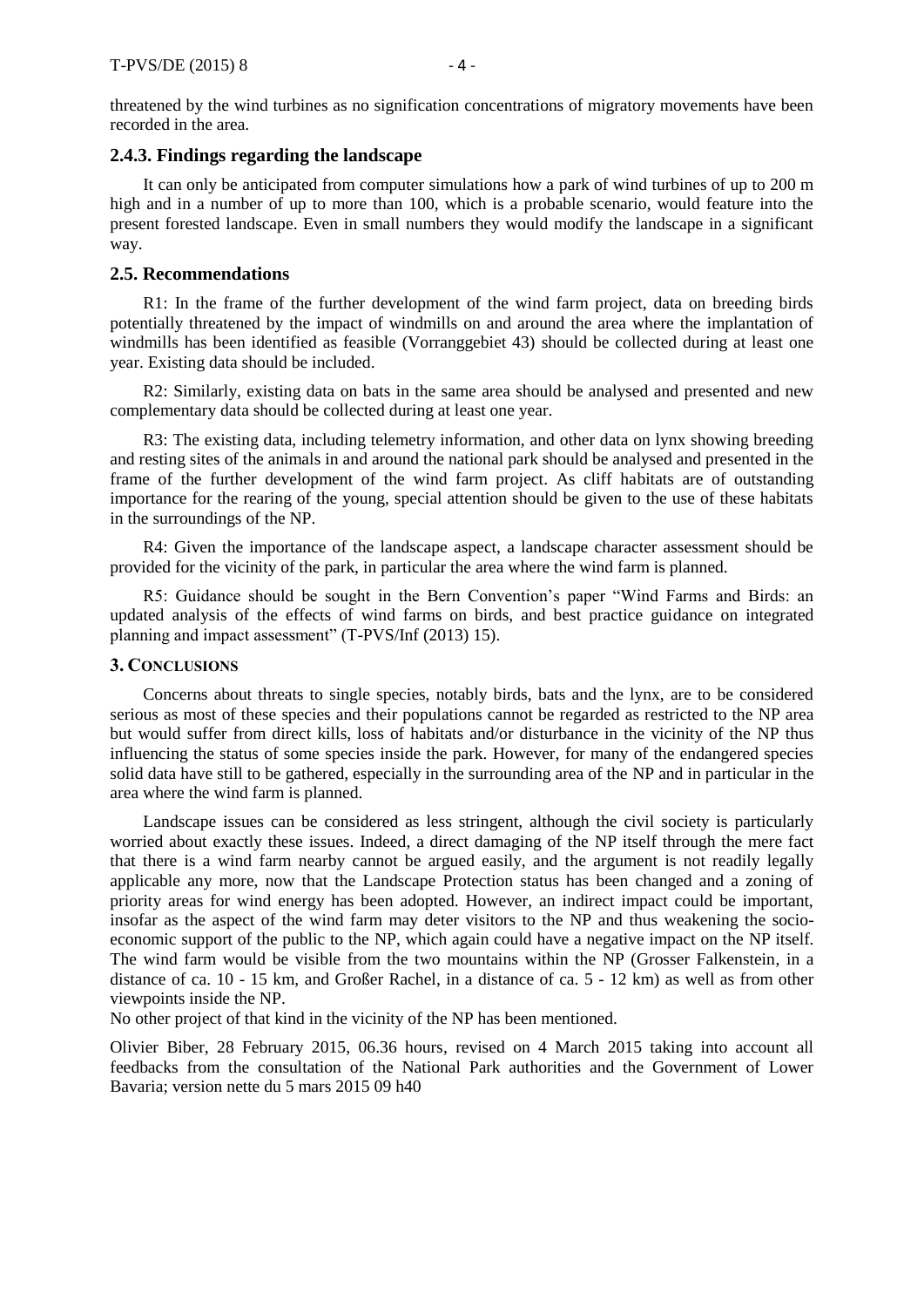# **Annex 1: List of stakeholders invited to participate in the visit and the meetings**

Politicians

- Head of the district authority (Regen and Freyung-Grafenau)
- Mayors of the communities (Frauenau, Zwiesel, Rinchnach, Kirchdorf i. Wald, Eppenschlag and Spiegelau)
- Borough of Lower Bavaria
- Planning organization of the Region Danube-Forest

# Authorities

- District authorities of Regen and Freyung-Grafenau
- Bavarian Ministry of Environment,
- National Park Authority Bayerischer Wald,
- Government of Lower Bavaria

Prospective Investor:

- Stadtwerke (Municipal works) Munich
- Bürgerenergie Freyung-Grafenau eG

Representatives (NGOs and the Public):

- Nature Park Bayerischer Wald
- Verein der Nationalpark-Freunde (Friends of the National Park)
- Bund Naturschutz (Organization for protecting nature)
- Landesbund für Vogelschutz (Organization for protecting birds)
- Wildlandstiftung (Organization for protecting birds and mammals)
- Tourist Association East Bavaria
- Ferienregion Nationalpark Bayerischer Wald GmbH (tourism)
- action group(s)
- media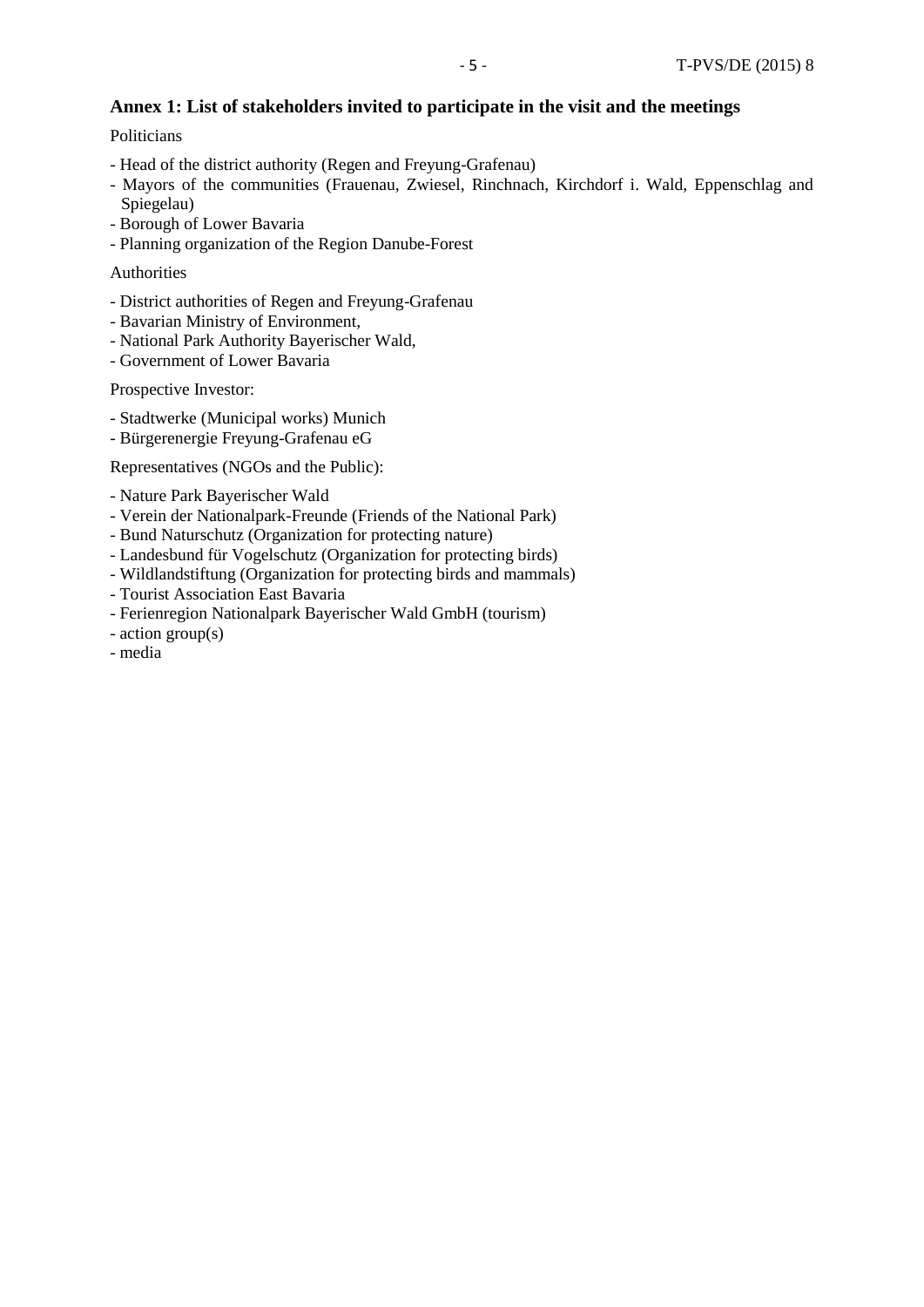|                           | angemeldete Teilnehmer Termin Europarat 24.02.2015 |                |                               |  |  |
|---------------------------|----------------------------------------------------|----------------|-------------------------------|--|--|
| Name                      | Organisation                                       | vormittags     |                               |  |  |
| Aigner                    | Bürger Spiegelau                                   | X              | aigner@arcor.de               |  |  |
| Beringer, Hans            | Bürgerenergie eG FRG                               | X              |                               |  |  |
| Bernreiter, Franz         | <b>BI Zwiesel-Frauenau</b>                         | X              | franz.bernreiter@t-online.de  |  |  |
| Bibelriether, Hans        | Nationalparkfreunde                                | ς              |                               |  |  |
| Demmelbauer               | Bürgerbewegung Schutz Bayerischer wald             | ς              |                               |  |  |
| Döringer, Konrad          | <b>BI</b> Spiegelau                                | X              | konrad.doeringer@t-online.de  |  |  |
| Erhard, Josef             | BI Spiegelau                                       | ?              |                               |  |  |
| Fischer-Hüftle            | Regensburg                                         | Ċ.             |                               |  |  |
| Fuchs, Margot             | <b>BI Zwiesel-Frauenau</b>                         | $\overline{0}$ |                               |  |  |
| Fuchs-Begerl-Manuela      | <b>BI Zwiesel-Frauenau</b>                         | X              | manuela.fuchs-begerl@gmx.net  |  |  |
| <b>Fuggenthaler Alois</b> | <b>BI Zwiesel-Frauenau</b>                         | X              | afuggenthaler@aol.com         |  |  |
| Haberzettl                | <b>BN PA</b>                                       | 5              |                               |  |  |
| Hannes, Amalie            | Bürgerin                                           | $\mathbf 0$    |                               |  |  |
| Hannes, Stefan            | BI Zwiesel-Frauenau                                | ?              |                               |  |  |
| Kappl, Franz              | BI Zwiesel-Frauenau                                | X              | franz.kappl@online.de         |  |  |
| Macht, Sabine             | <b>BI</b> Spiegelau                                | $\mathbf{0}$   |                               |  |  |
| Madl-Deinhart             | Bürgerenergie eG FRG                               | X              | hmdeinhart@t-online.de        |  |  |
| Mayer                     | <b>BN FRG</b>                                      | ?              |                               |  |  |
| Pongratz, Eva             | Nationalparkfreunde                                | 5.             |                               |  |  |
| Schlenz                   | Bayerwaldbote                                      | ŗ              |                               |  |  |
| Schlüter                  | <b>BN REG</b>                                      | 5              |                               |  |  |
| Schmid                    | <b>BN</b>                                          | 2              |                               |  |  |
| Schwaiger, Markus         | LBV                                                | $\overline{0}$ |                               |  |  |
| Sigl, Thomas              | <b>BI</b> Spiegelau                                | $\overline{?}$ |                               |  |  |
| Wenzl, Heidrun            | <b>BI Zwiesel-Frauenau</b>                         | X              | heidrun.wenzl@bayernpeople.de |  |  |
| Wenzl, Regina             | <b>BI Zwiesel-Frauenau</b>                         | $\mathsf X$    | heidrun.wenzl@bayernpeople.de |  |  |
| Wolf, Armin               | <b>BI</b> Spiegelau                                | ?              |                               |  |  |

# **Annex 2 : list of participants** (to be completed with a presence list in the room).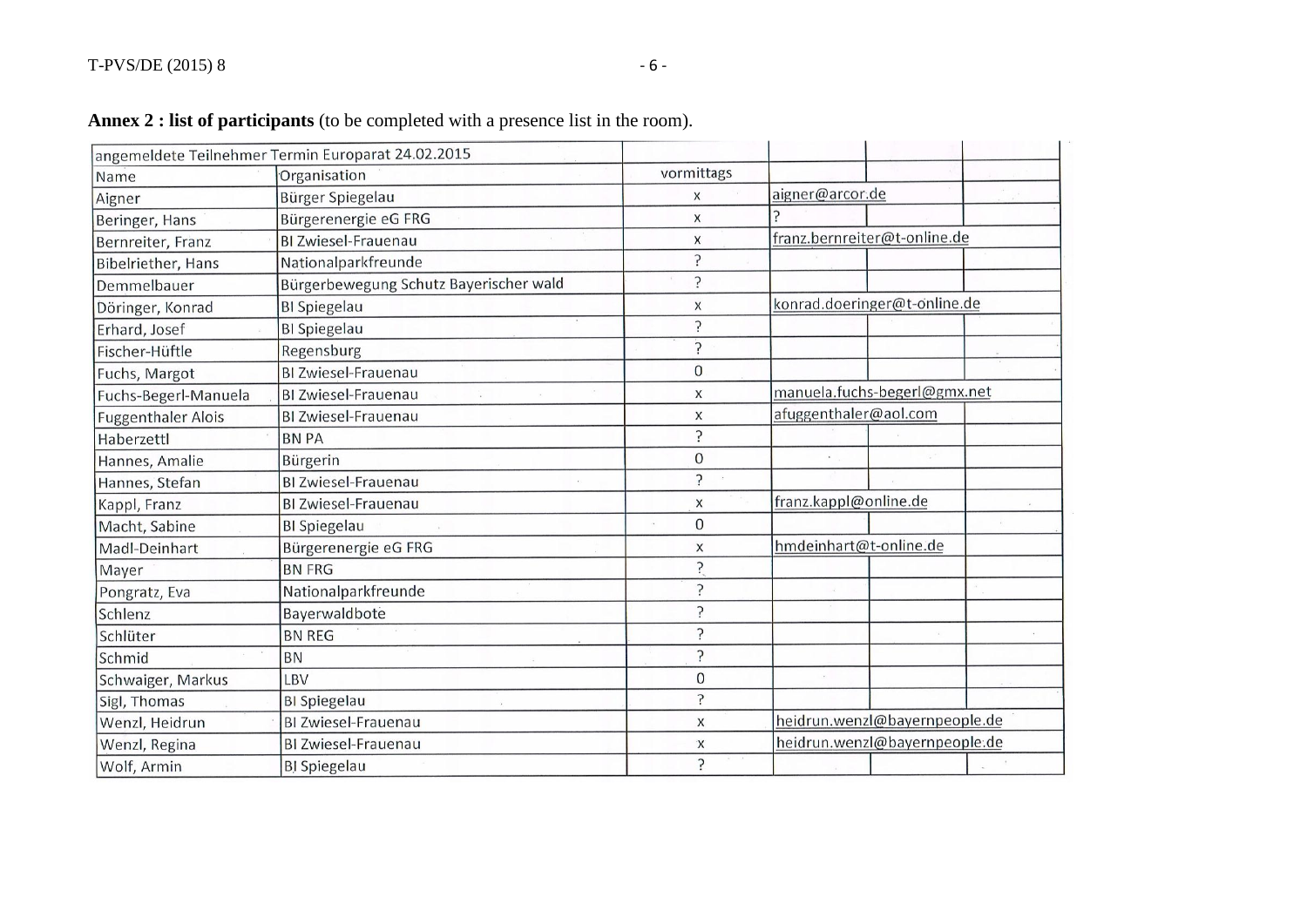## **Annex 3: Species of bats threatened by collision (Kollisionsgefährdete Fledermausarten nach Windenergieerlass)**

| Wiss. Artname             | Deutscher Name          |  |
|---------------------------|-------------------------|--|
| Nyctalus noctula          | Großer Abendsegler      |  |
| Nyctalus leisleri         | Kleiner Abendsegler     |  |
| Eptesicus serotinus       | Breitflügel flederm aus |  |
| Eptesicus nilssonii       | Nordfledemaus           |  |
| Pipistrellus nathusii     | Rauhautfledermaus       |  |
| Pipistrellus pipistrellus | Zwergfledermaus         |  |
| Pipistrellus pygmaeus     | Mückenfledermaus        |  |
| Vespertilio murinus       | Zweifarbfledermaus      |  |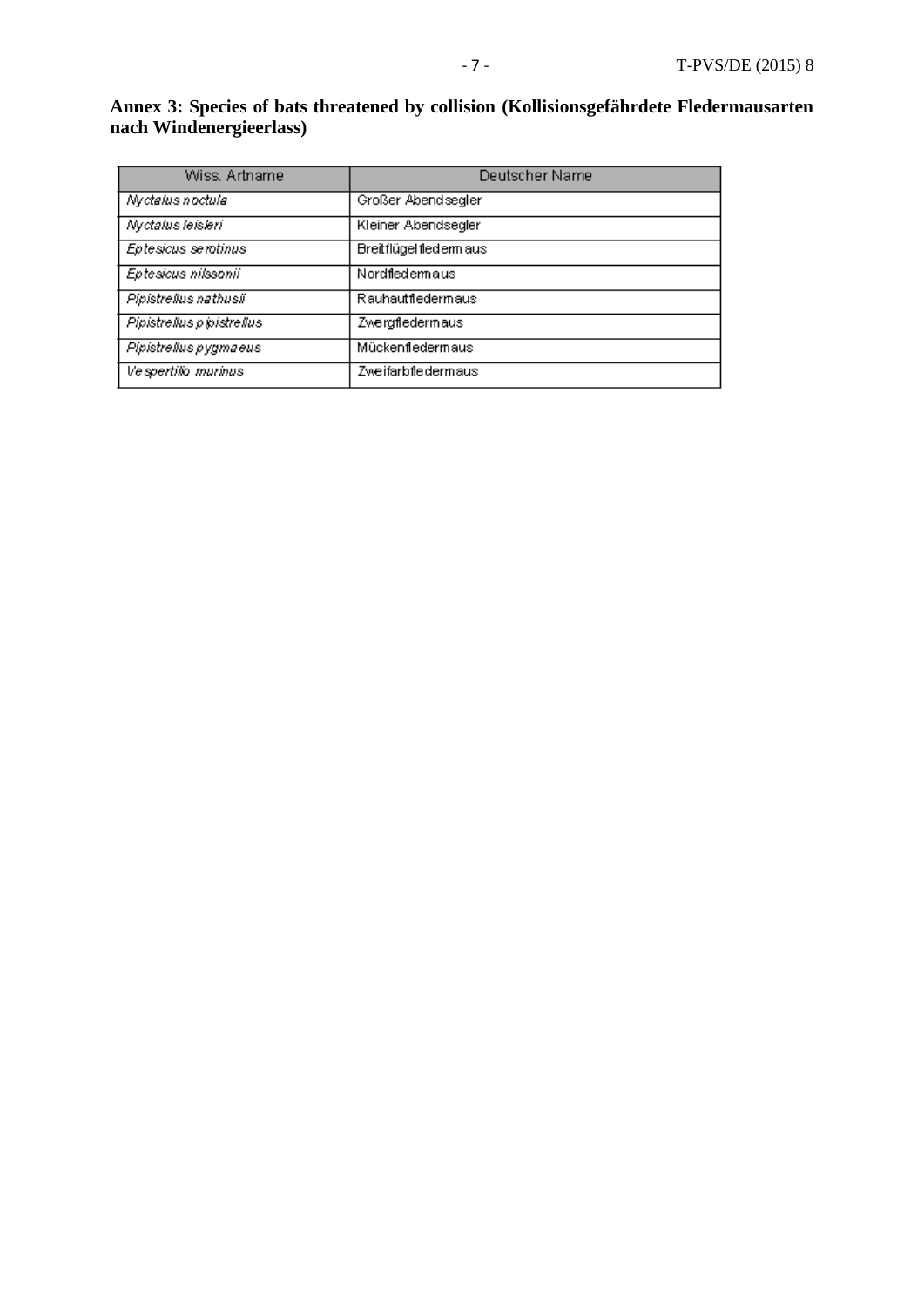# **Annex 4: Bird species threatened by collision (Kollisionsgefährdete Vogelarten nach Windenergieerlass)**

Black Stork White Stork **Osprey** Montague's Harrier Marsh Harrier Black Kite Red Kite White-tailed Eagle Hobby Peregrine Falcon Honey Buzzard Eagle Owl Grey Heron Purple Heron Night Heron Laridae Sternidae